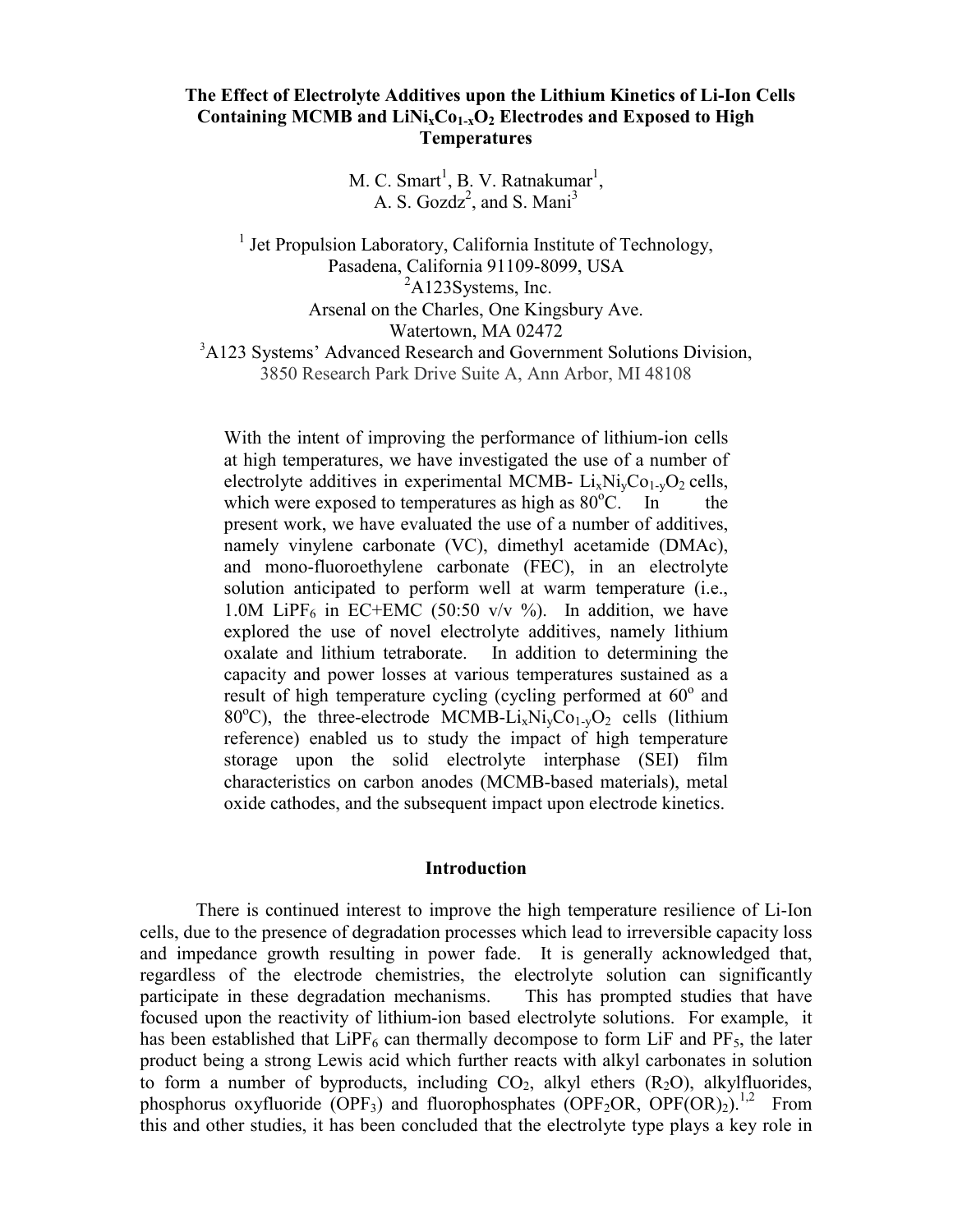establishing the relative resilience to high temperature exposure and has spurred research in this area.

To improve the high temperature resilience of lithium-ion cells by modifying the electrolyte formulation, a number of approaches can be taken, including: (a) optimizing the solvent blends, (b) using novel co-solvents, (c) using novel electrolyte salts, or (d) utilizing electrolyte additives. With regard to the last approach, vinylene carbonate (VC) has been reported to be an effective additive in improving the high temperature cycle life and storage characteristics.<sup>3,4</sup> The mechanism by which VC imparts improved stability to the cell is that it is believed to be sacrificially polymerized on the electrode surfaces during the formation process, producing protective films which prevent further electrolyte reaction at the interface. In an attempt to minimize the thermal decomposition of the LiPF<sub>6</sub> electrolyte salt, Lucht and coworkers have investigated using Lewis base electrolyte additives  $\frac{5}{7}$ , such as dimethyl acetamide (DMAC) and N-methyl pyrollidinone (NMP), as stabilizing agents which have been found to reversibly bind with  $PF_5$ , preventing  $LiPF_6$  and carbonate solvents from decomposition at high temperatures. In collaboration with URI, we have demonstrated good performance of 1.0 M LiPF<sub>6</sub> EC+DEC+DMC  $(1:1:1 \text{ y/y } \%)$  solutions with these additives after being subjected to high temperature storage.<sup>6</sup> Mono-fluoroethylene carbonate has been investigated in electrolyte solutions consisting of FEC+EC+PC (1:3.5:3.5) primarily to prevent the exfoliation of graphite anode electrodes when used in the presence of propylene carbonate  $(PC)$ , and we envisioned that this additive could assist in the formation of robust SEI layers.

In the present work, we have evaluated the use of these additives, namely vinylene carbonate (VC), dimethyl acetamide (DMAc), and mono-fluoroethylene carbonate (FEC), in an electrolyte solutions anticipated to perform well at warm temperature (i.e., 1.0M LiPF<sub>6</sub> in EC+EMC (50:50 v/v %). In addition, we have explored the use of novel electrolyte additives, namely lithium oxalate and lithium tetraborate, as shown in Fig. 1. Lithium oxalate was envisioned to complex any free  $PF_5$  generated from the decomposition of  $LiPF_6$  much in the same manner as  $LiBOB$  has been reported to stabilize  $LIPF_6$ -based solutions.<sup>8</sup>

In addition to determining the capacity and power losses at various temperatures sustained as a result of high temperature cycling (cycling performed at  $60^{\circ}$  and  $80^{\circ}$ C) the three-electrode MCMB-Li<sub>x</sub>Ni<sub>y</sub>C<sub>01-y</sub>O<sub>2</sub> cells (with lithium reference), enabled us to study the impact of high temperature storage upon the solid electrolyte interphase (SEI) film characteristics on carbon anodes (MCMB-based materials), metal oxide cathodes, and the subsequent impact upon electrode kinetics. In order to investigate these issues, a number of electrochemical characterization techniques were employed including: DC Tafel and micro (or linear) polarization, and electrochemical impedance spectroscopy (EIS). All of these techniques were performed before and after each storage period,



Figure 1. Various additives selected for incorporation into multi-component carbonate electrolyte solutions for investigation in MCMB-LiNiCoO<sub>2</sub> cells at high temperature, including vinylene carbonate (VC), *1*, mono-fluoroethylene carbonate (FEC), *2*, lithium oxalate, *3*, dimethyl acetamide (DMAc), *4*, and lithium tetraborate (LTB), *5*.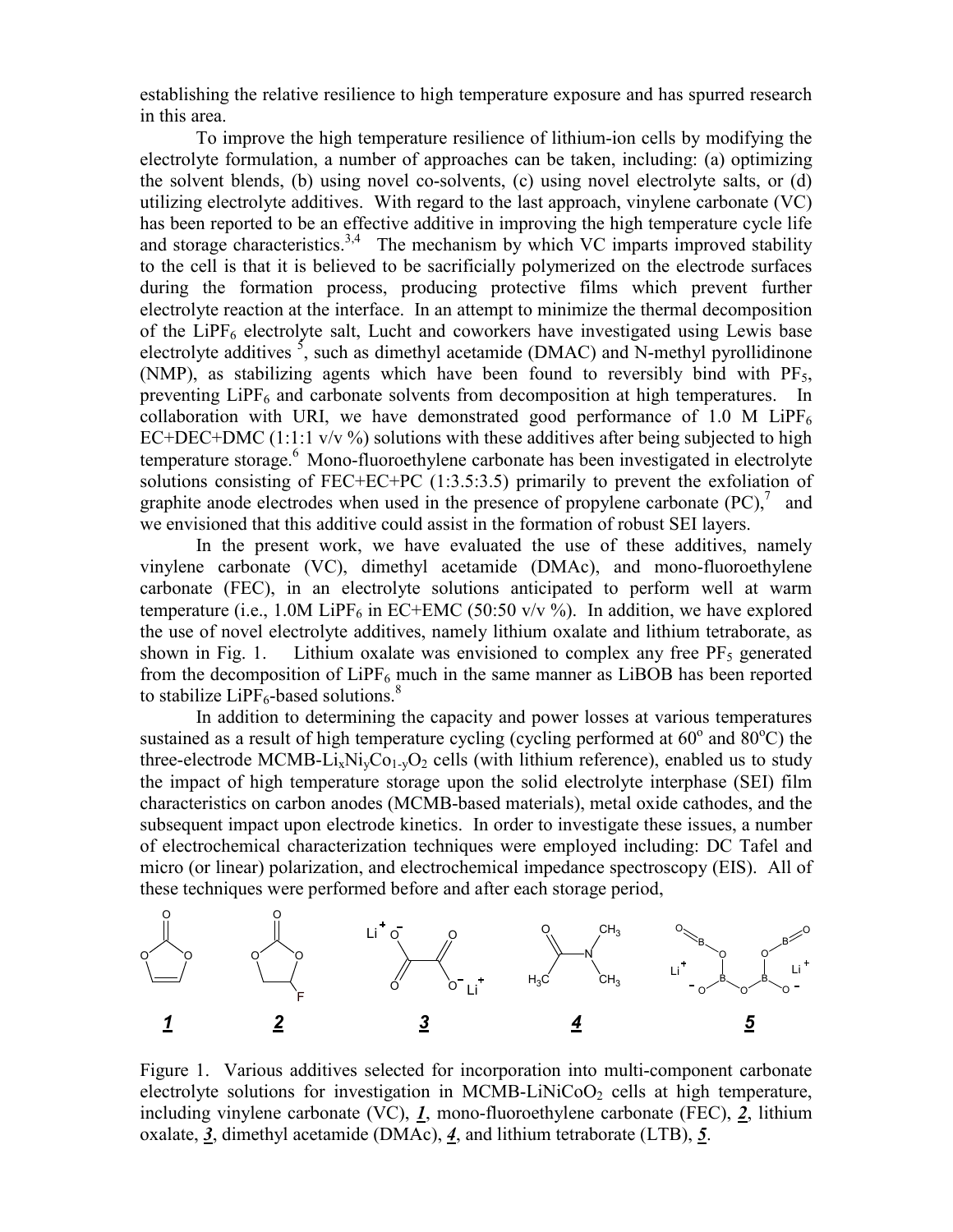#### **Experimental**

 For detailed electrical and electrochemical measurements, three-electrode, Oring sealed, glass cells were employed, which consisted of spiral rolls of MCMB (1028) carbon anodes,  $LiNi<sub>0.80</sub>Co<sub>0.2</sub>O<sub>2</sub>$  cathodes, and lithium reference electrodes separated by porous polypropylene (Tonen-Setella). The carbonate-based electrolytes, consisting of lithium hexafluorophosphate, LiPF<sub>6</sub>, dissolved in ethylene carbonate (EC) and ethyl methyl carbonate (EMC), were purchased from Ferro Corp. (now referred to as Novolyte Technologies, Inc.) with less than 50 ppm of water (battery grade). The electrolytes evaluated in this study include: (a) 1.0 M LiPF<sub>6</sub> EC+EMC (50:50 v/v %) (baseline electrolyte), (b) 1.0 M LiPF<sub>6</sub> EC+EMC (50:50 v/v %) + 2.0 % vinylene carbonate (VC), (c) 1.0 M LiPF<sub>6</sub> EC+EMC (50:50 v/v %) + 2.0 % VC + 2% dimethyl acetamide (DMAc), (d) 1.0 M LiPF<sub>6</sub> EC+EMC (50:50 v/v  $\%$ ) + 2.0 % mono-fluoroethylene carbonate (FEC) (e) 1.0 M LiPF<sub>6</sub> EC+EMC (50:50 v/v %) + 4.0 % FEC, (f) 1.0 M LiPF<sub>6</sub> EC+EMC (50:50  $v/v$  %) + lithium oxalate, and (g) 1.0 M LiPF<sub>6</sub> EC+EMC (50:50  $v/v$  %) + 2.0% lithium tetraborate (LTO).

The cycling tests and charge-discharge measurements were performed with an Arbin battery cycler. These tests were typically done at current densities of  $0.25 \text{ mA/cm}^2$ (~ C/12 rate) and 0.50 mA/cm<sup>2</sup> (~ C/6 rate) for charge and discharge, respectively. The cells were charged to 4.10V, followed by a tapered charge period, where the current is allowed to decay to a C/100 rate, and discharged to 2.75V, with 15 minute rest periods between the charge/discharge steps. Electrochemical measurements were made using an EG&G Potentiostat/Galvanostat interfaced with an IBM PC, using Softcorr 352. A Solartron 1255 Frequency Response Analyzer was used with this potentiostat for impedance measurements, with M388 software.

### **Results and Discussion**

#### Experimental Cell Results

Formation Characteristics. Prior to electrochemical characterization, the cells were subjected to formation cycling, which consisted of performing five cycles over a voltage range of 2.75 to 4.10 using  $\sim$  C/16 charge and discharge rates. As illustrated in Table 1, all of the cells displayed very comparable behavior in terms of the coulombic efficiency (i.e., 84 to 87% for the first cycling and 97 to 98% on the fifth cycle). Some differences were observed in terms of the reversible capacity, which is in part due to variations in the electrolyte type, but is mainly attributable to cell to cell variations in the electrode weights. Of the electrolyte additives investigated, the use of mono-fluoroethylene carbonate resulted in the highest efficiencies and lowest cumulative irreversible capacity loss observed over the first five cycles.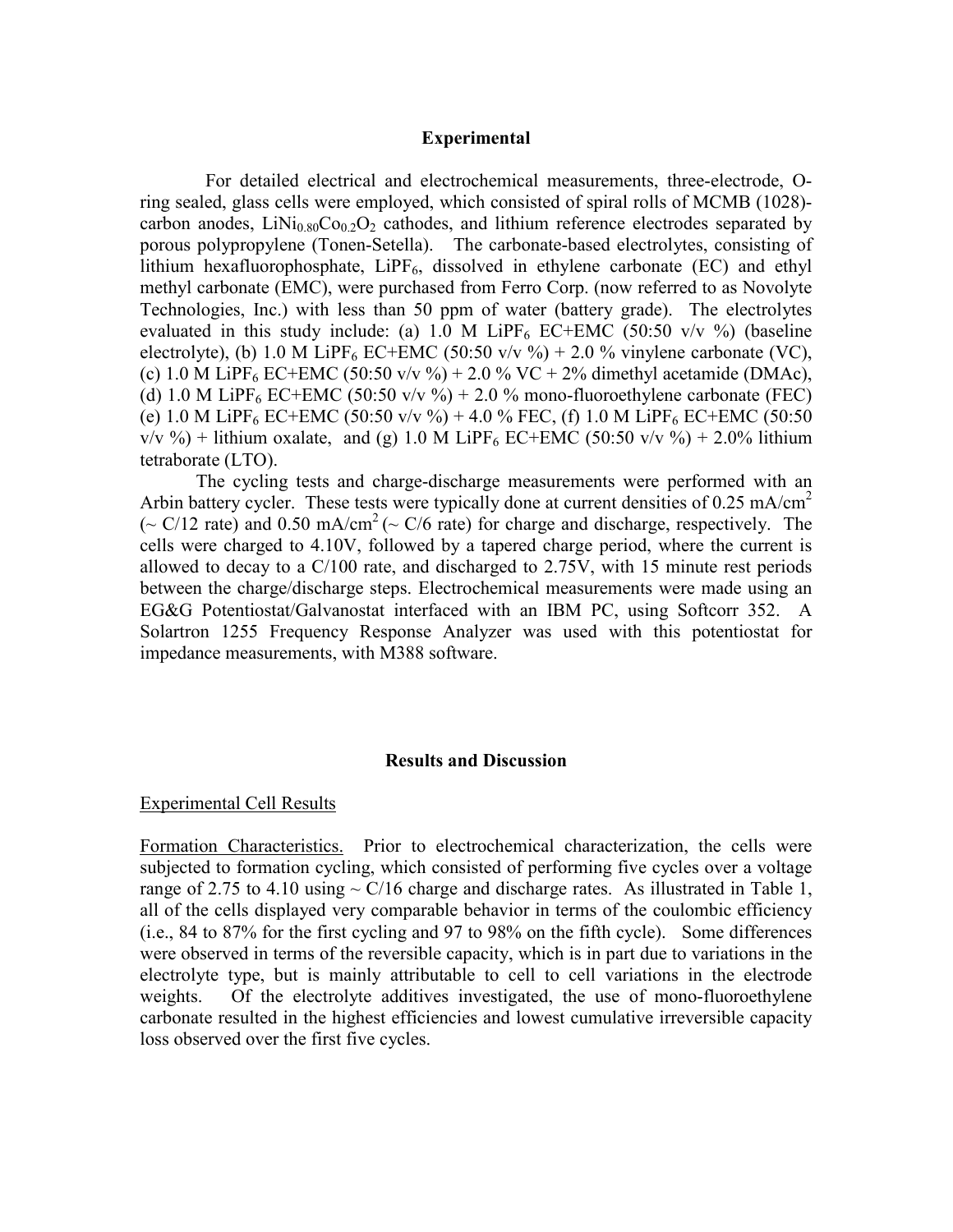Table 1. The reversible capacity (Ah) at  $20^{\circ}$ C of MCMB-LiNiCoO<sub>2</sub> cells containing electrolytes with and without various additives after storage at 55°C.

| <b>Electrolyte Type</b>                                                  | <b>Charge Capacity</b><br>(Ah)<br>1st Cycle | <b>Discharge</b><br>Capacity (Ah)<br><b>1st Cycle</b> | <b>Irreverisible</b><br>Capacity<br>(1st Cycle) | <b>Couloumbic</b><br><b>Efficiency</b><br>(1st Cyle) | Charge<br><b>Capacity (Ah)</b><br><b>5th Cycle</b> | <b>Reversible</b><br>Capacity (Ah)<br>5th Cycle | <b>Cummulative</b><br><b>Irreverisible</b><br>Capacity<br>(1st-5th Cycle) | <b>Couloumbic</b><br><b>Efficiency</b><br>(5th Cycle) |
|--------------------------------------------------------------------------|---------------------------------------------|-------------------------------------------------------|-------------------------------------------------|------------------------------------------------------|----------------------------------------------------|-------------------------------------------------|---------------------------------------------------------------------------|-------------------------------------------------------|
| 1.0 M LiPF6 EC+EMC<br>$(50:50 \text{ v/v } \%)$                          | 0.4664                                      | 0.4049                                                | 0.062                                           | 86.81                                                | 0.4014                                             | 0.3931                                          | 0.1006                                                                    | 97.93                                                 |
| 1.0 M LiPF6 EC+EMC<br>$(50:50 \text{ v/v } \%)$<br>+ 2% lithium oxalate  | 0.5055                                      | 0.4389                                                | 0.067                                           | 86.83                                                | 0.4333                                             | 0.4247                                          | 0.1162                                                                    | 98.01                                                 |
| 1.0 M LiPF6 EC+EMC<br>$(50:50 \text{ v/v } \%)$<br>$+2\%$ VC             | 0.4562                                      | 0.3862                                                | 0.070                                           | 84.66                                                | 0.3823                                             | 0.3753                                          | 0.1076                                                                    | 98.15                                                 |
| 1.0 M LiPF6 EC+EMC<br>$(50:50 \text{ v/v } \%)$<br>$+2\%$ VC $+2\%$ DMAc | 0.4429                                      | 0.3724                                                | 0.071                                           | 84.08                                                | 0.3740                                             | 0.3646                                          | 0.1167                                                                    | 97.48                                                 |
| 1.0 M LiPF6 EC+EMC<br>$(50:50 \text{ v/v } \%)$<br>+ 2% FEC              | 0.4980                                      | 0.4309                                                | 0.067                                           | 86.53                                                | 0.4129                                             | 0.4069                                          | 0.1040                                                                    | 98.55                                                 |
| 1.0 M LiPF6 EC+EMC<br>$(50:50 \text{ v/v } \%)$<br>+4% FEC               | 0.4906                                      | 0.4254                                                | 0.065                                           | 86.71                                                | 0.4240                                             | 0.4171                                          | 0.0950                                                                    | 98.37                                                 |
| 1.0 M LiPF6 EC+EMC<br>$(50:50 \text{ v/v } \%)$<br>+2% LTB               | 0.4969                                      | 0.4272                                                | 0.070                                           | 85.97                                                | 0.4242                                             | 0.4144                                          | 0.1211                                                                    | 97.70                                                 |

Discharge Characteristics After Exposure to High Temperature. To evaluate the effect of the electrolyte type upon the high temperature resilience, the experimental cells were subjected to period of cycling (20 cycle increments) at increasingly higher temperatures  $(i.e., at 60^{\circ}\text{C} and 80^{\circ}\text{C}).$  In total, 60 cycles were performed on the cells at high temperatures, including 20 cycles at  $60^{\circ}$ C and 40 cycles at  $80^{\circ}$ C. After every 20 cycles, the cells were subjected to characterization cycling, which included determining the rate capability at different temperatures (i.e, at  $0^{\circ}$  and  $20^{\circ}$ C). These tests involved discharging the cells using three different current levels (e.g., 25 mA, 50mA and 100 mA, corresponding to  $\sim$  C/16, C/8 and C/4 discharge rates), and allows not only the determination of the reversible capacity after being subjected to high temperature cycling, but also allows for the assessment of the power fade sustained by the cells, and the associated impedance build up. As illustrated in Fig. 2, all of the cells displayed rapid capacity decline, especially when cycled at the higher temperature (i.e.,  $80^{\circ}$ C). Of the permutations evaluated, the cells containing the electrolytes containing VC and lithium oxalate as additive were observed to retain the greatest percentage of the initial capacity, as shown in Fig. 3. It should be noted that, in general, more rapid capacity fade is observed with these types of experimental cells, due to their flooded design and lack of hermiticity. In contrast, prototype cells manufactured by a battery vendor have been observed to have much better life characteristics. However, the trends displayed in the experimental cells can be extrapolated will to larger, herimitically sealed cells, based upon previous studies.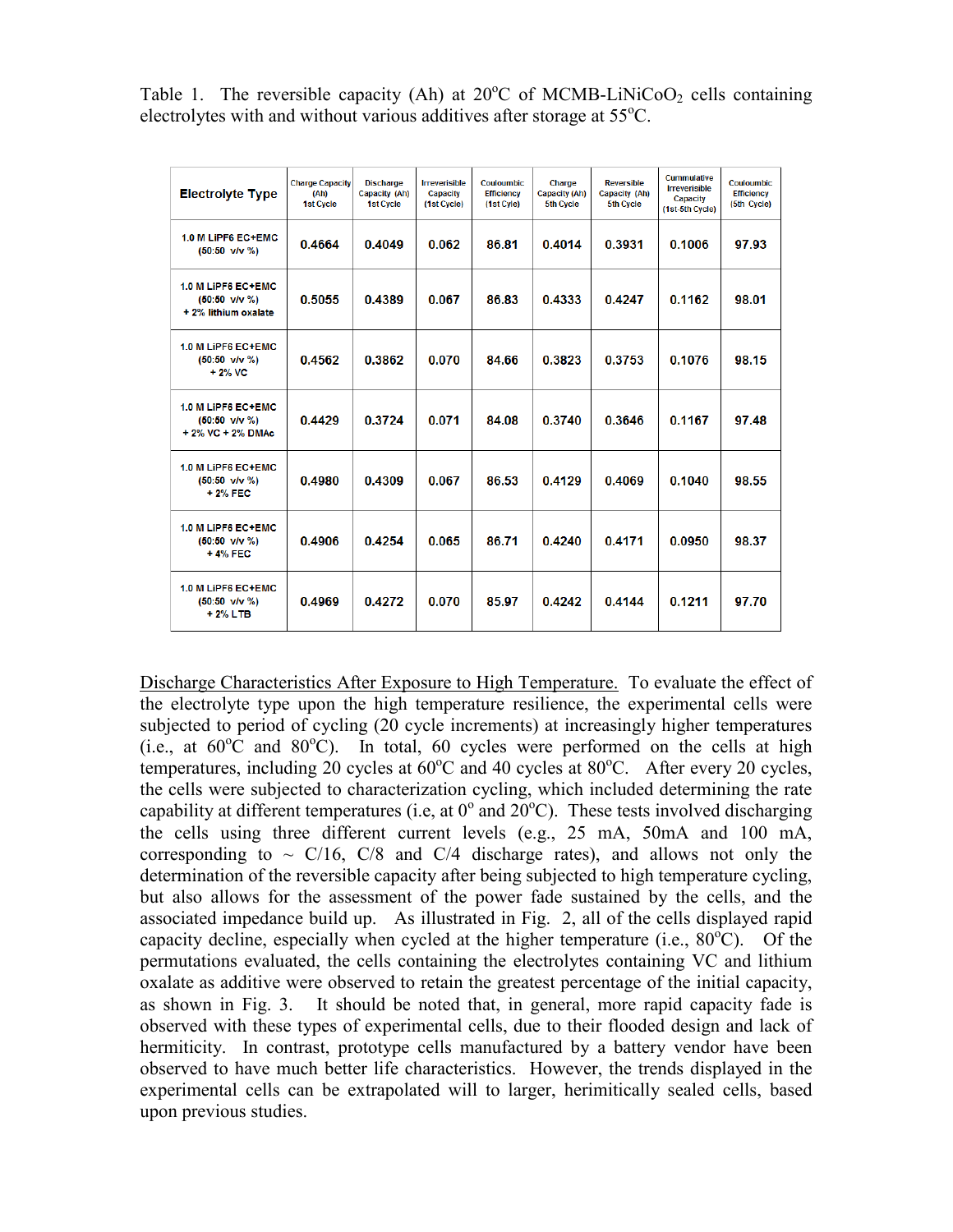

Figure 2. The cycle life performance at high temperatures ( $60^{\circ}$  and  $80^{\circ}$ C) of MCMB- $LiNiCoO<sub>2</sub>$  cells containing electrolytes with and without various additives.



Figure 3. The reversible capacity (Ah) at  $20^{\circ}$ C of MCMB-LiNiCoO<sub>2</sub> cells containing electrolytes with and without various additives after being subjected to cycling at high temperature ( $60^{\circ}$  and  $80^{\circ}$ C) for a total of 60 cycles.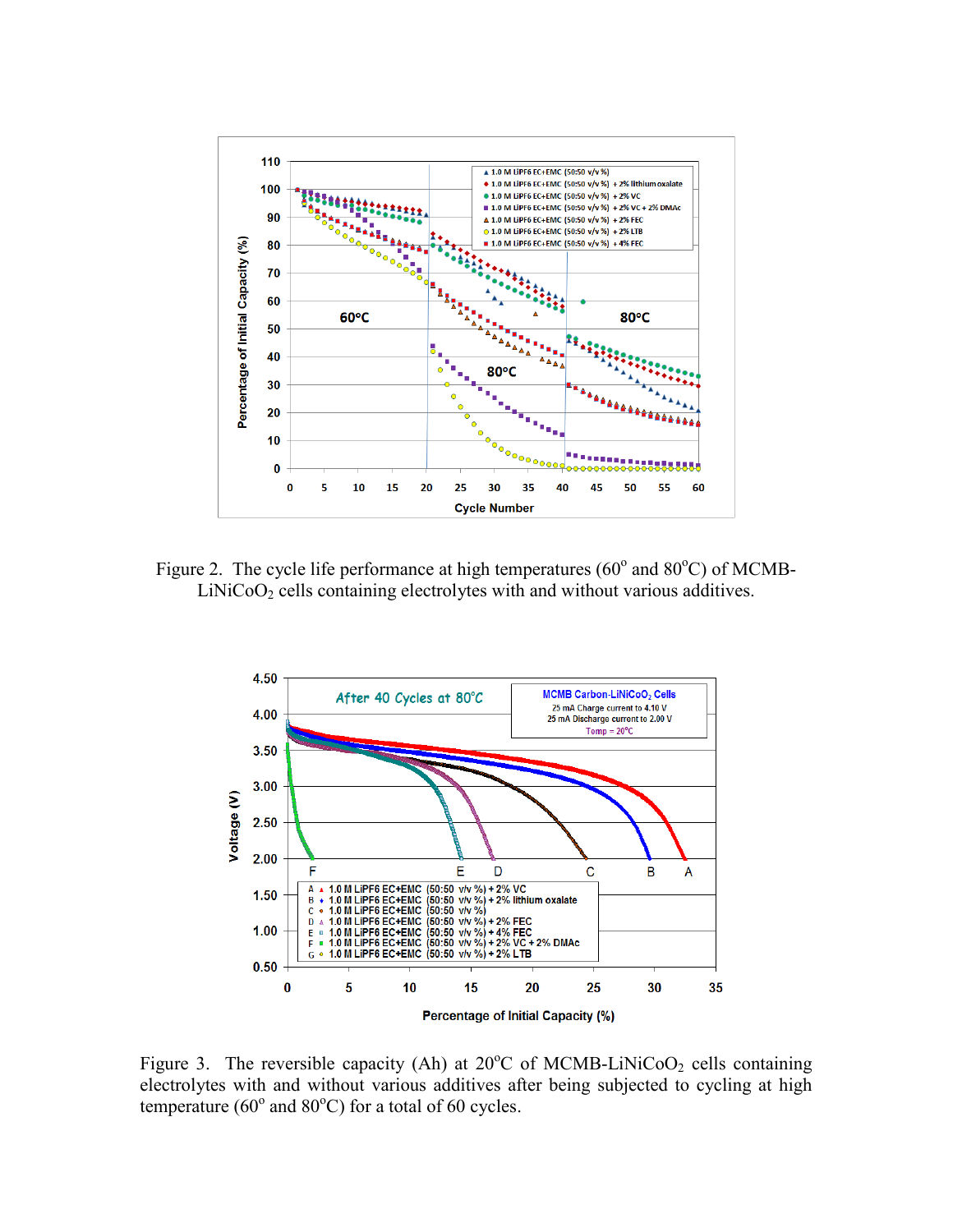In addition to determining the reversible capacity losses observed as a result of cycling at high temperature storage, the use of the experimental MCMB-Li<sub>x</sub>Ni<sub>v</sub>Co<sub>1-v</sub>O<sub>2</sub> cells equipped with reference electrodes enabled us to study the effect of high temperature upon the solid electrolyte interphase (SEI) film characteristics on both electrodes, and the subsequent impact upon electrode kinetics. In order to investigate these issues, a number of electrochemical characterization techniques were employed including: DC Tafel and micro (or linear) polarization, and electrochemical impedance spectroscopy (EIS). These techniques were performed before and after completing each increment of 20 cycles at high temperatures.

### Electrochemical Impedance Spectroscopy (EIS) Measurements.

When performing Electrochemical Impedance Spectroscopy (EIS) measurements on most Li-ion cell chemistries and designs, it is generally observed that the interfacial impedance of the cathode (at low frequencies) dominates that of the anode in contributing to the overall cell impedance. This trend has consistently been observed with electrodes similar to the ones investigated in this study, with little impact arising from the type of electrolyte employed provided relatively stable, traditional systems are employed. dominance of the contribution of the cathode to the cell impedance has also been observed by others, and is supported by other electrochemical characterization techniques, such as DC polarization studies, in which the carbonaceous anode can typically sustain much higher current densities and displays lower polarization effects. This is partly attributable to the corresponding cathode/anode active material balance.

Prior to initiating the cycling tests at high temperature, the electrochemical impedance behavior of the cathodes in contact with the various electrolytes was measured, as illustrated in Fig. 4. All data were generated at ambient temperature and open circuit voltages, corresponding to a state of charge of 100%, over a frequency range of  $10<sup>5</sup>$  Hz to  $\sim$  5 mHz, with ten data points taken over each decade. The impedance pattern obtained typically contains two relaxation loops, one at high frequency in the range of  $10^5$  to  $10^2$ Hz and the other in the low frequency  $(10^2 \text{ to } 10^{-1} \text{ Hz})$  range. The equivalent circuit typically used to interpret such an impedance pattern generally consists of a series resistance, *Rs*, which represents an algebraic sum of the electronic resistance from both the electrodes, leads and the electrolyte ionic resistance, a parallel resistor-capacitor network  $(C<sub>hf</sub>$  and  $R<sub>hf</sub>$ ) corresponding to the SEI characteristics in series for the high frequency relaxation loop, another resistor-capacitor parallel network in series for the low frequency relaxation loop *(Clf* and *Rlf)* to represent the electrode intercalation kinetics and a Warburg impedance *(w),* to represent a slow solid state diffusion of lithium inside the cathode or anode.

As shown in Fig. 6, the cells containing electrolytes that possessed the addition of mono-fluoroethylene carbonate (both 2% and 4%) displayed much lower film and charge transfer resistances compared with the baseline formulation. In contrast, cells which contained 2% VC, 2% VC+2% DMAc, as well 2% LTB, as electrolyte additives all exhibited much higher film and charge transfer resistances, suggesting that these compounds react at the electrode interface and form a tenacious film that would impede the facile transport of lithium ions.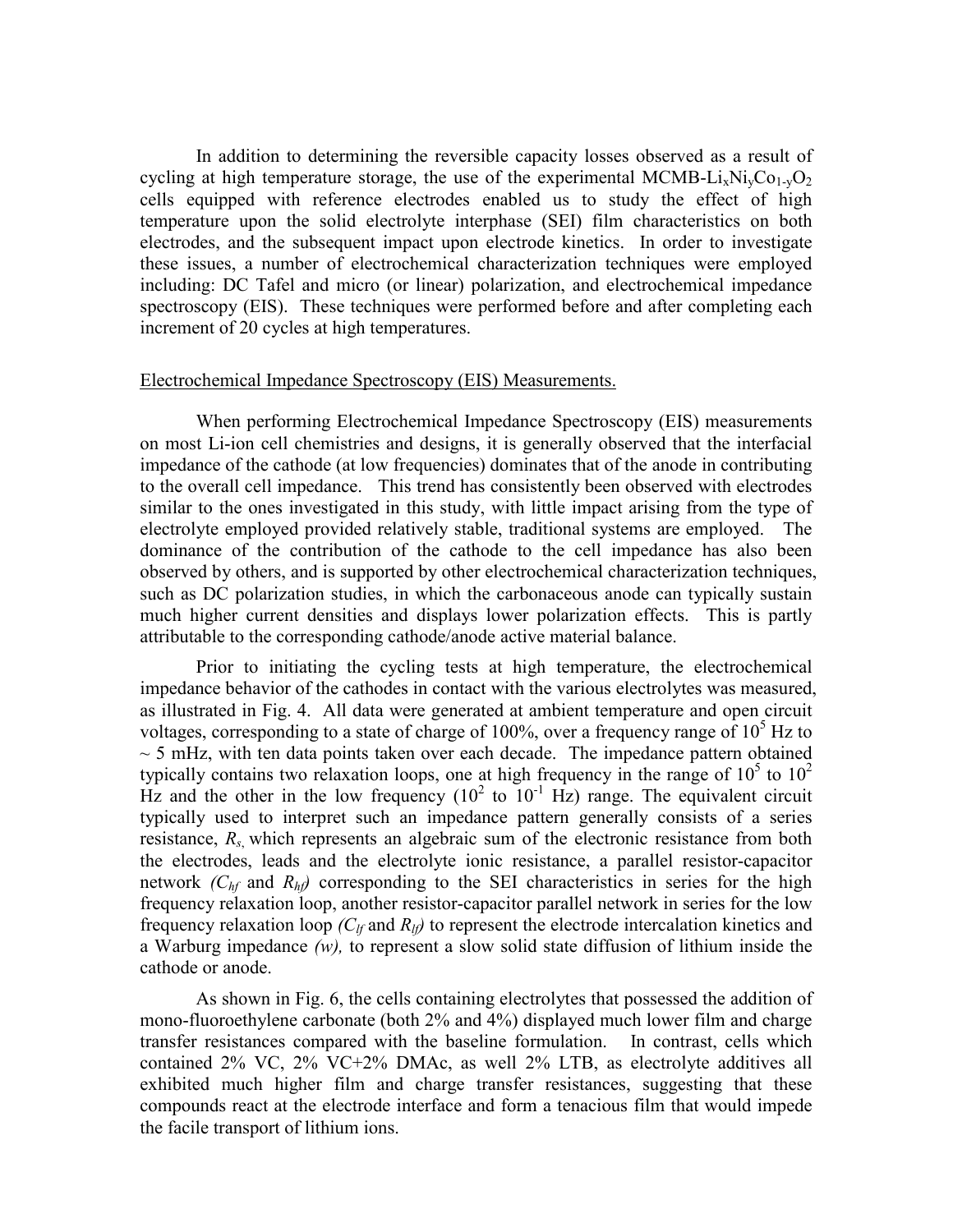

Figure 4. AC impedance (Nyquist) plots of  $LiNi<sub>X</sub>Co<sub>1-X</sub>O<sub>2</sub>$  electrodes in MCMB-LiNi<sub>X</sub>Co<sub>1-X</sub> O<sub>2</sub> cells containing 1.0M LiPF<sub>6</sub> EC+EMC (50:50 v/v %) electrolyte with and without additives after formation cycling.



Figure 5. AC impedance (Nyquist) plots of  $LiNi<sub>X</sub>Co<sub>1-X</sub>O<sub>2</sub>$  electrodes in MCMB-LiNi<sub>X</sub>Co<sub>1-X</sub> O<sub>2</sub> cells containing 1.0M LiPF<sub>6</sub> EC+EMC (50:50 v/v %) electrolyte with and without additives after being subjected to 20 cycles at 60oC.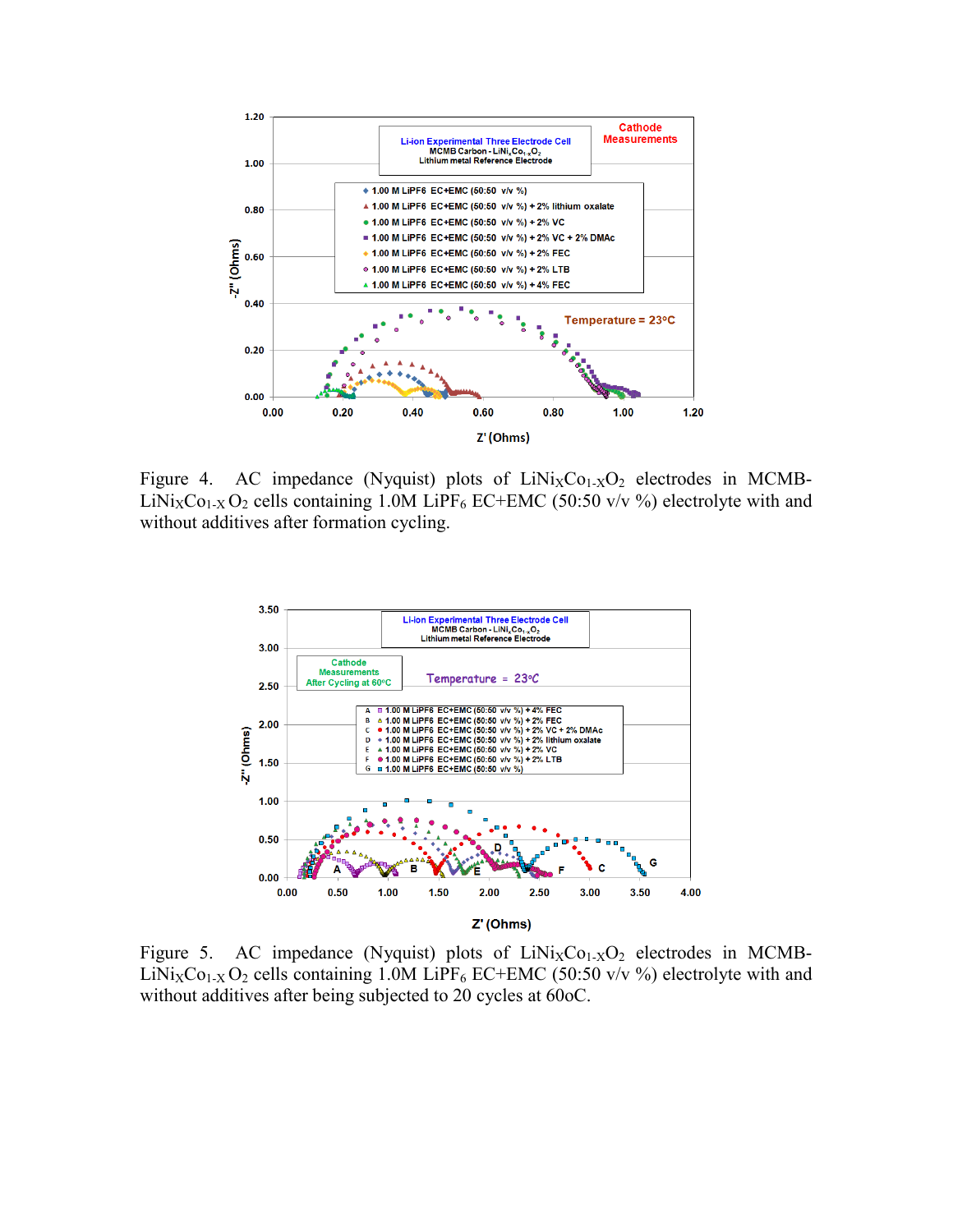After competing 20 cycles at  $60^{\circ}$ C, the EIS measurements were repeated on the  $LiNi<sub>X</sub>Co<sub>1-X</sub> O<sub>2</sub>$  electrodes, as shown in Fig. 5. As illustrated, all of the electrolytes containing the additives under evaluation were observed to provide a beneficial effect in terms of preserving low film and charge transfer resistances. The following trend was observed, expressed in terms of increasing impedance:  $4\%$  FEC <  $2\%$  FEC <  $2\%$  VC + 2% DMAc  $\lt$  lithium oxalate  $\lt$  2% VC  $\lt$  baseline electrolyte (no additive). The most dramatic effect was provided by the addition of mono-fluoroethylene carbonate, which appears to provide a protective surface coating at the electrode interface, preventing excessive electrolyte oxidation and/or film build (i.e., possibly involving a polymerization reaction similar to that postulated for ethylene carbonate). It is also evident that higher concentrations of the FEC appeared to have more of a beneficial effect, suggesting that the concentration of FEC can be further optimized. It also should be mentioned that in the cell containing the electrolyte with VC+DMAc, the film resistance was slightly lower than that of the baseline solutions, whereas as the charge transfer resistance was the largest of the group. The intention of using both of these additives together was based upon the notion that they would improve the high temperature resilience through different mechanisms (i.e., the VC is anticipated to produce robust SEI films, whereas the DMAc was envisioned to complex any free  $PF_6$ , thus limiting the thermal decomposition of the electrolyte salt).<sup>6</sup> From a comparison with results from a cell containing only VC as an additive, it is suggests that the DMAc imparts a deleterious effect upon the charge transfer resistance of the cathode upon being subjected to high temperatures.

When EIS measurements were performed on the MCMB anodes after the formation cycling and before exposure to high temperatures, it is apparent that there is less differentiation between the spectra obtained as a function of electrolyte type, as illustrated in Fig. 6. However, the cells containing the electrolytes  $1.0M$  LiPF<sub>6</sub> EC+EMC (50:50 v/v %) +2% FEC, 1.0M LiPF<sub>6</sub> EC+EMC (50:50 v/v %) + lithium oxalate, and 1.0M LiPF<sub>6</sub> EC+EMC (50:50 v/v %) + 2% lithium tetraborate displayed lower film and charge transfer resistance compared with the baseline solution. In contrast, the cells containing the electrolytes with the different additive combinations were relatively comparable with the baseline solutions. When the EIS measurements were repeated on the MCMB anodes after high temperature cycling, as shown in Fig. 7, all of the cells appeared to preserve relatively low impedance characteristics in contrast to the behavior observed with the cathode measurements. In part, this can be attributed to the fact the selection of the baseline core electrolyte possesses a large proportion of ethylene carbonate content (i.e., 50% by volume), which has been reported to produce robust SEI films on carbon-based anodes and to possess good resilience to high temperatures. 6 Of the samples investigated, the cell containing the 2% VC as the electrolyte additive displayed the best performance, with the lowest series resistance  $(R_s)$ , and well as film  $(R_f)$  and charge transfer resistances  $(R_{ct})$ . This observation supports the numerous reports which have highlighted the beneficial effect that VC has upon the SEI characteristics of carbon anodes, especially when subjected to high temperatures. In addition to VC, the use of lithium oxalate appears to have a beneficial effect upon the nature of the MCMB SEI characteristics, although the nature of the mechanism that it imparts this beneficial effect is still unknown.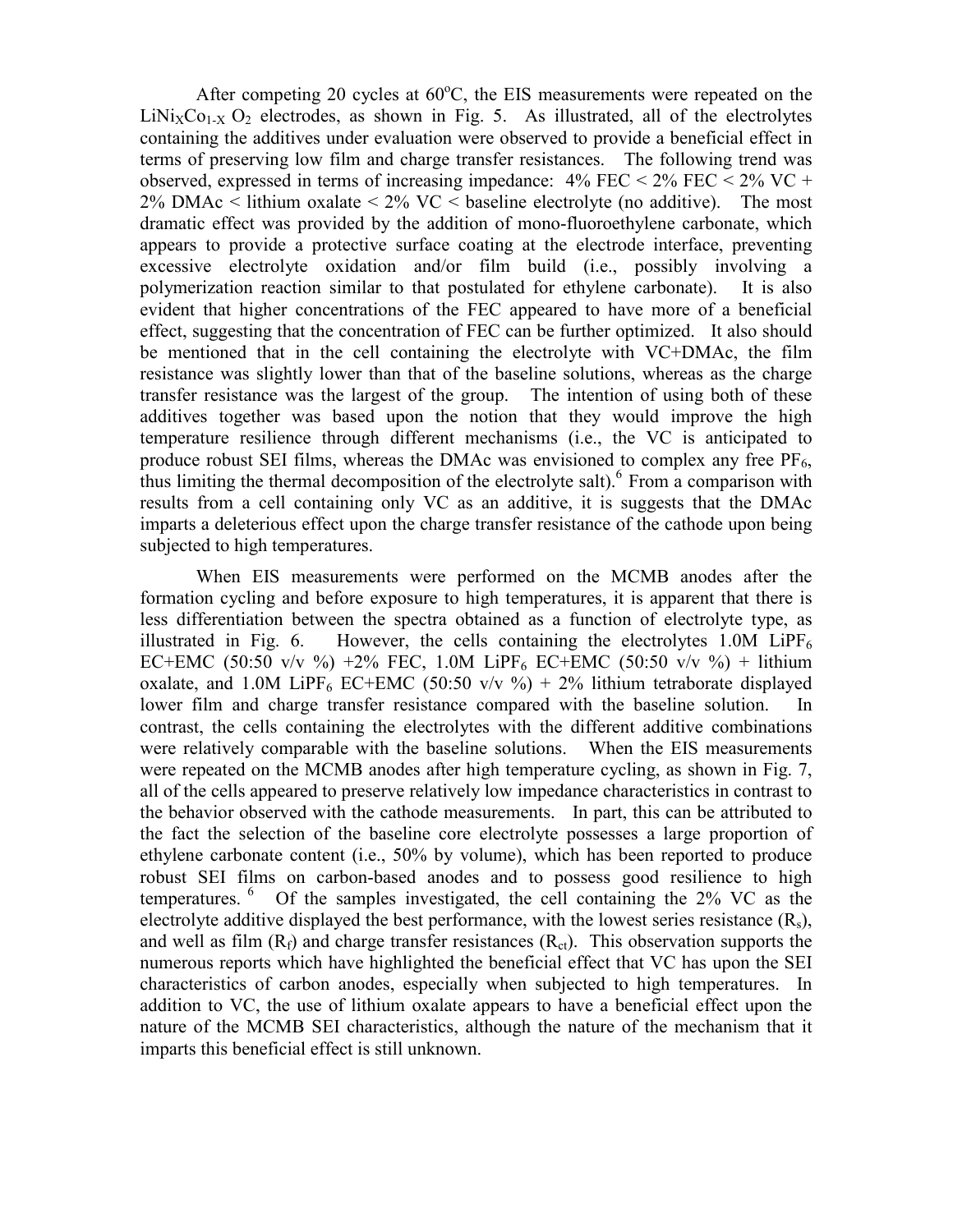

Figure 6. AC impedance (Nyquist) plots of MCMB electrodes in MCMB-LiNi<sub>X</sub>Co<sub>1-X</sub> O<sub>2</sub> cells containing 1.0M LiPF<sub>6</sub> EC+EMC (50:50 v/v %) electrolyte with and without additives after formation cycling.



Figure 7. AC impedance (Nyquist) plots of MCMB electrodes in MCMB-LiNi<sub>X</sub>Co<sub>1-X</sub> O<sub>2</sub> cells containing 1.0M LiPF<sub>6</sub> EC+EMC (50:50 v/v  $\%$ ) electrolyte with and without additives after being subjected to high temperature cycling.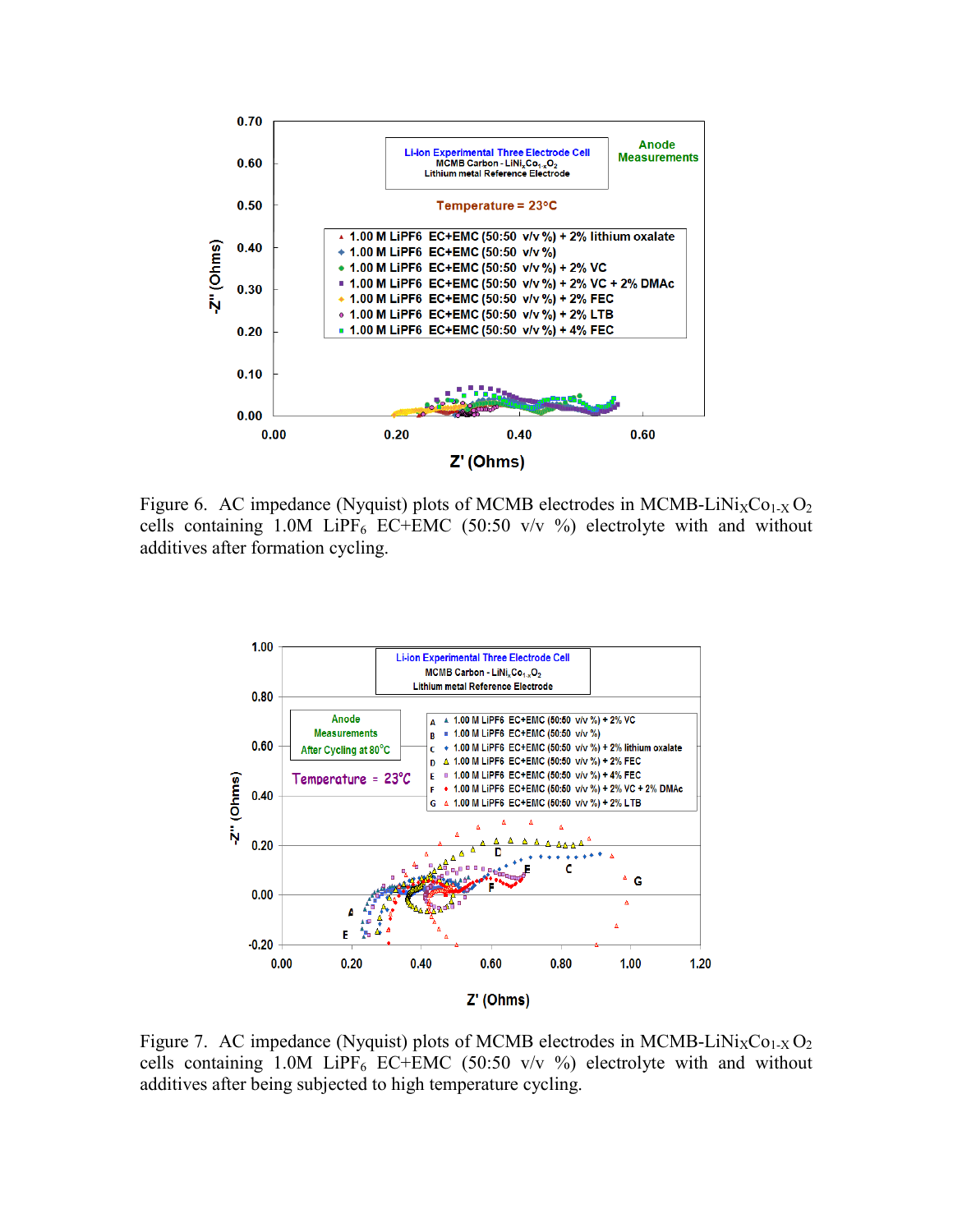When the electrochemical impedance behavior of the full cells was analyzed at after completing each of the 20 cycle increments at high temperatures, similar trends were displayed as observed for the  $Li_xNi_xCo_{1-x}O_2$  cathodes. This finding is consistent with the fact that the overall cell impedance was observed to be dominated by the contribution of the  $Li_xNi_vCo_{1-v}O_2$  cathodes.

## Tafel Polarization Measurements of LiNi<sub>x</sub>Co  $_{1-x}O_2$  and MCMB Electrodes

To complement the EIS results described above, the lithiation/de-lithiation kinetics were determined for both the anode and the cathode by conducting Tafel polarization measurements of the MCMB-Li<sub>x</sub>Ni<sub>v</sub>Co<sub>1-v</sub>O<sub>2</sub> cells. These measurements were performed while the cells were in a full state-of-charge (SOC) (OCV=  $> 4.07V$ ) before and after each cycling period. In interpreting these Tafel plots, there are distinct charge-transfer controlled regimes, where the overpotential increases linearly with log (I). In addition, the effect of mass transfer appears to be relatively insignificant, such that kinetic parameters, i.e., exchange current and transfer coefficients, may be calculated from the intercept and slope of the Tafel plots, respectively. When measurements were performed on the MCMB anodes after completing the formation cycling, the cell containing the 1.0M LiPF<sub>6</sub> EC+EMC (50:50 v/v %) + 2% FEC electrolyte displayed the highest limiting current densities, as illustrated in Fig. 8, with comparable behavior also being displayed by the cells containing lithium tetraborate and lithium oxalate.



Figure 8. Tafel polarization measurements of MCMB electrodes in MCMB-LiNi<sub>X</sub>Co<sub>1-X</sub>  $O_2$  cells containing 1.0M LiPF<sub>6</sub> EC+EMC (50:50 v/v %) electrolyte with and without additives after formation cycling.

When measurements were taken of the MCMB anodes after the cells had been subjected to high temperatures cycling (i.e., 20 cycles at  $60^{\circ}$ C and 20 cycles at  $80^{\circ}$ C), as shown in Fig. 9, the kinetics of Li de-intercalation were most rapid for the baseline solution followed closely by the cells containing VC, lithium oxalate, and 4% FEC as electrolyte additives. In contrast, a couple of the formulations displayed much poorer Li de-intercalation kinetics, such as the samples containing VC +DMAC and lithium tetraborate, suggesting that some deleterious interaction is occurring at high temperatures.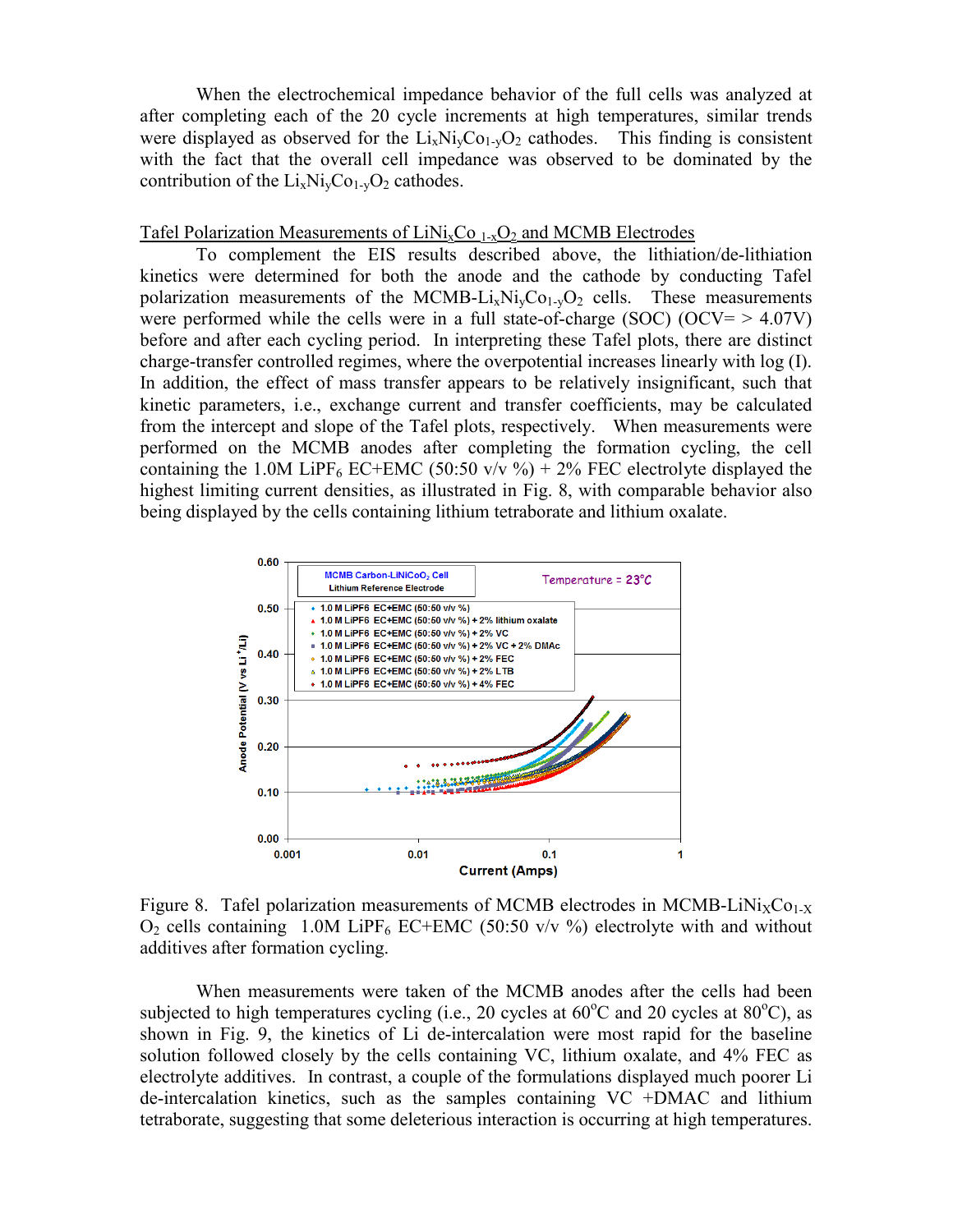It should be noted that the beneficial effect of these additives, if any, at MCMB anodes within cells that are exposed to high temperature may be more dramatic when coupled with electrolyte formulations that do not contain a high proportion of ethylene carbonate. In general, much lower limiting current densities were observed when the lithium kinetics were measured for the  $LiNi<sub>X</sub>Co<sub>1-X</sub>O<sub>2</sub>$  electrodes after being subjected to high temperature cycling, as shown in Fig. 10, and being consistent with finding from the EIS data. Of the electrolytes investigated, the addition of FEC was observed to impart the most beneficial effect in terms of preserving the lithium kinetics at the cathode.



 $O_2$  cells containing 1.0M LiPF<sub>6</sub> EC+EMC (50:50 v/v %) electrolyte with and without additives after being subjected to high temperature cycling.



Figure 10. Tafel polarization measurements of  $LiNi<sub>X</sub>Co<sub>1-X</sub>O<sub>2</sub>$  electrodes in MCMB-LiNi<sub>X</sub>Co<sub>1-X</sub> O<sub>2</sub> cells in contact with 1.0M LiPF<sub>6</sub> EC+EMC (50:50 v/v %) electrolyte with and without additives after being subjected to high temperature cycling.